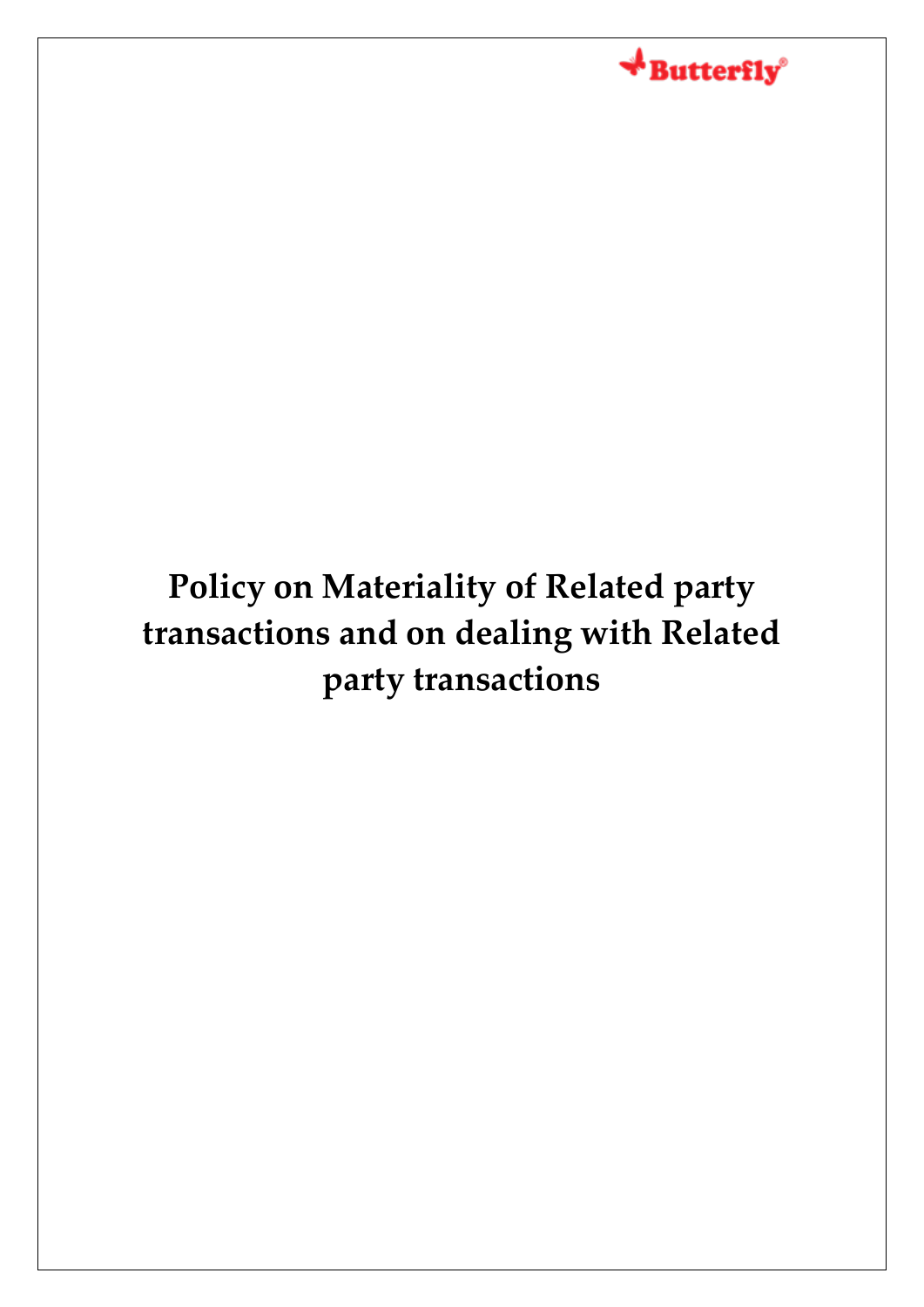

## **Policy on Materiality of Related party transactions and on dealing with Related party transactions**

Provisions with regard to Related Party Transactions are covered under Section 177 and 188 of the Companies Act 2013 (the Act) read with Rule 6A and Rule 15 of the Companies (Meetings of Board and its Powers) Rules 2014 and Regulation 23 of the (Listing Obligations and Disclosure Requirements) Regulations, 2015. In the light of the above, the Company has framed this Policy on Materiality of Related party transactions and on dealing with Related party transactions ("Policy").

The Board of Directors of the Company ("Board") on recommendation of the Audit Committee of the Company shall review and amend the Policy, as and when required.

## **A. DEFINITIONS:**

## **1. Arm's Length Transaction:**

'Arm's Length' transaction with reference to the Company, means:

A transaction between two related parties that is conducted as if they were unrelated, so that there is no conflict of interest.

## **2. Material Modification**

Material Modification means any modifications in the terms and conditions of the contract with the related party transactions which were approved by the Audit Committee or Shareholders for the year which will change the complete nature of the transaction or change in the monetary thresholds which is 10% or in excess of 10% of the originally approved transaction or any other modification which as per the directions of the Audit Committee may be determined as material on case to case basis.

## **3. 'Material' Related Party Transaction:**

Material Related Party Transaction in terms of SEBI LODR means a

 Transaction to be entered into with a Related Party, individually or taken together with previous transactions during a financial year exceeds rupees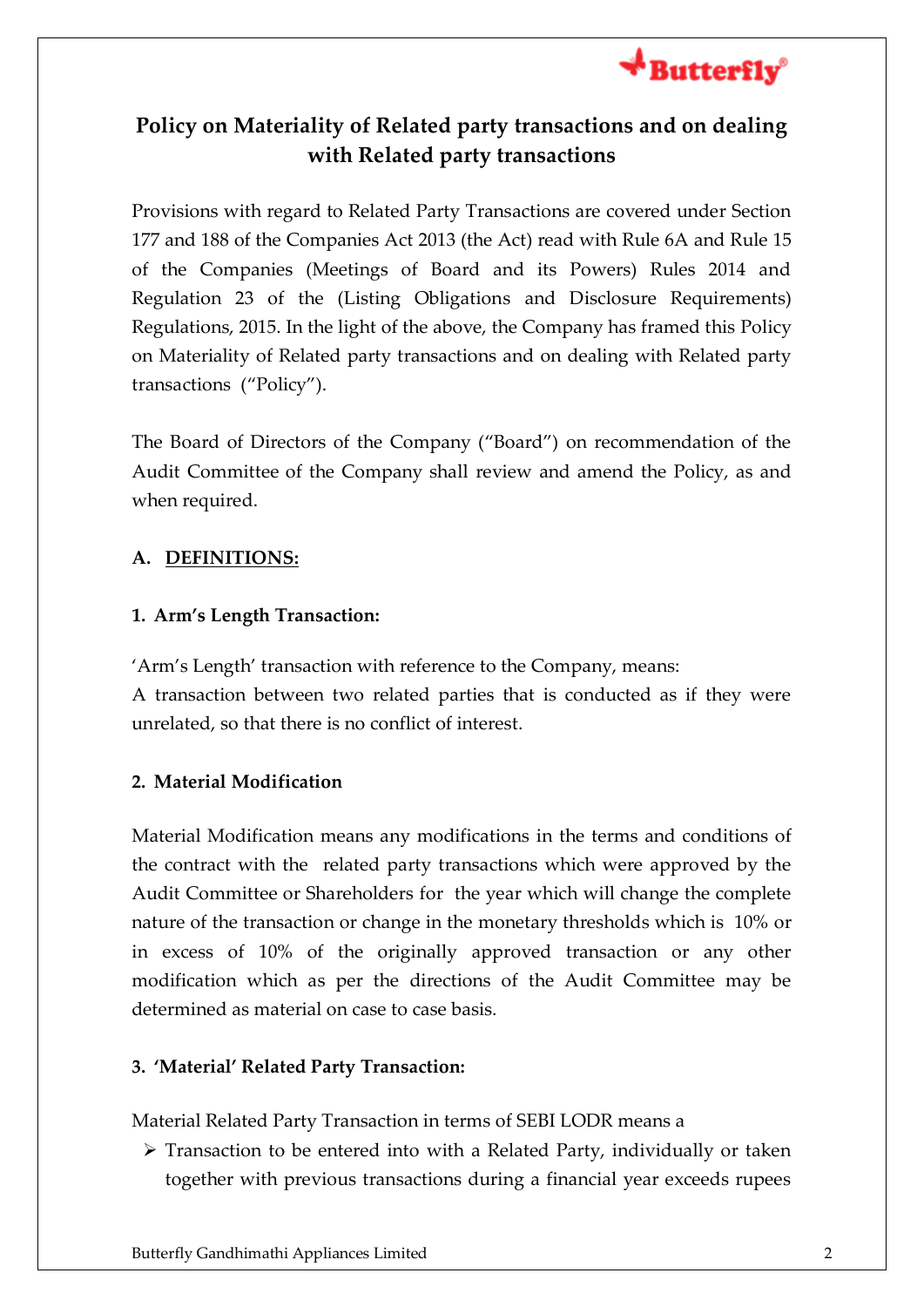

one thousand crore or ten per cent of the annual turnover of the Company as per the last audited financial statements of the Company whichever is lower;

 $\triangleright$  Transaction involving payments made to a related party with respect to brand usage or royalty shall be considered material if the transaction(s) to be entered into individually or taken together with previous transactions during a financial year, exceed five percent of the annual turnover of the Company as per the last audited financial statements of the Company.

## **4. Office or Place of Profit:**

'Office or Place of Profit' means an office or place:

- $\triangleright$  where such office or place is held by a director, if the director holding it receives from the Company anything by way of remuneration over and above the remuneration to which he is entitled as a director, by way of salary, fee, commission, perquisites, any rent-free accommodation, or otherwise;
- $\triangleright$  where such office or place is held by an individual other than a director or by any firm, private Company or other body corporate, if the individual, firm private company or body corporate holding it receives from the Company anything by way of remuneration, salary, fee, commission, perquisites, any rent-free accommodation, or otherwise.

#### **5. Related Party:**

"Related Party" means a related party as defined under the Companies Act, 2013 or rules made thereunder or under the applicable accounting standards and LODR, as amended from time to time.

#### **6. 'Transaction' with a Related Party:**

"Related Party Transactions (RPT)" shall mean such transactions as specified under the provisions of the Companies Act, 2013 & LODR including any amendment or modification thereof, as may be applicable.

#### **7. Relative:**

'Relative' means a relative as defined under the Companies Act, 2013 or rules made thereunder and LODR, as amended from time to time.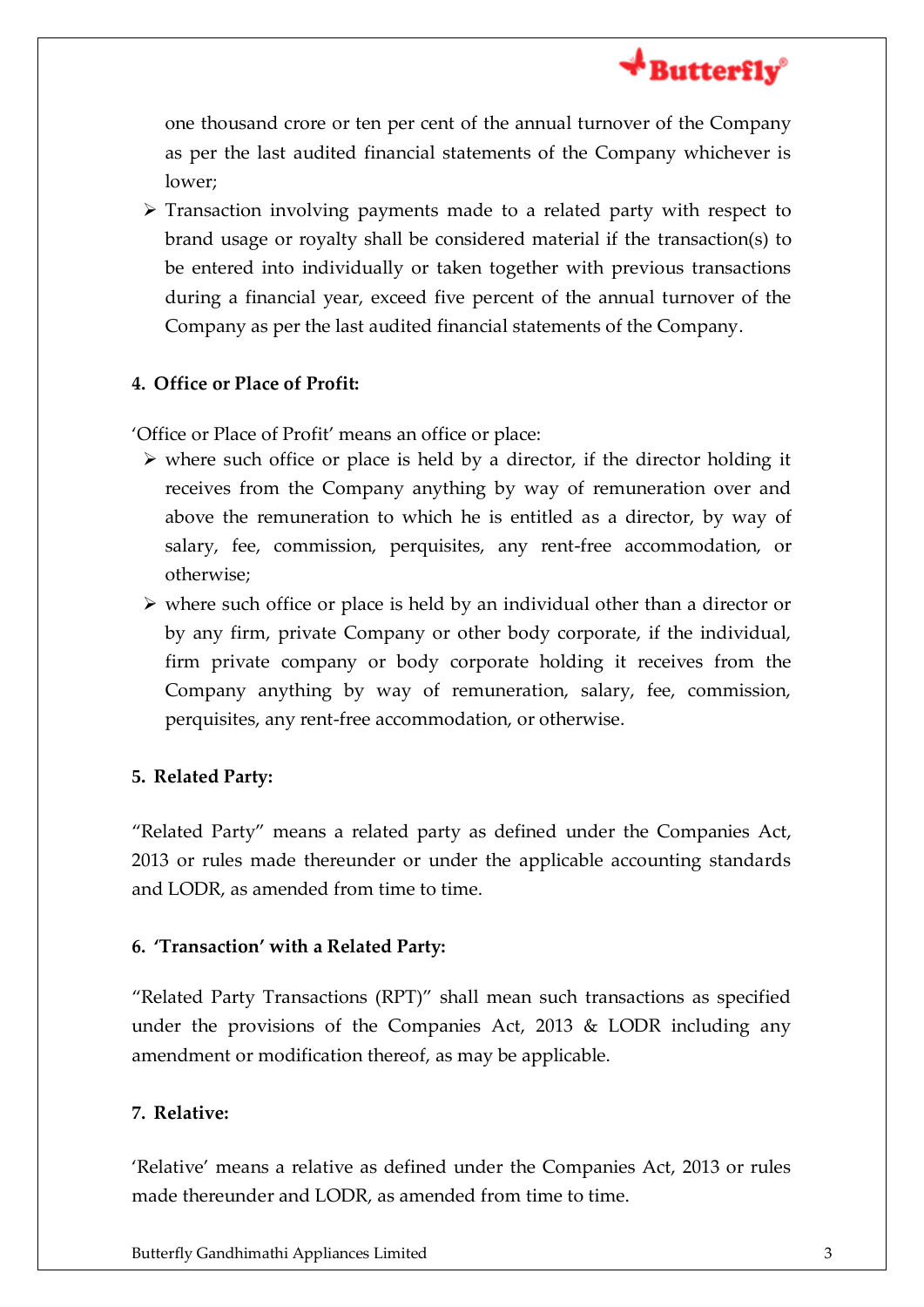

All capitalized terms used in this Policy but not defined herein shall have the meaning assigned to such term in the Act and the Rules thereunder and the SEBI (Listing Obligations and Disclosure Requirements) Regulations, 2015 (Listing Regulations), as amended from time to time.

In case of any conflict between this Policy and applicable law, the applicable law (as existing on the date of the concerned transaction) shall prevail.

#### **B. REVIEW AND APPROVAL OF RELATED PARTY TRANSACTION:**

#### **1. AUDIT COMMITTEE:**

All the transactions which are identified as RPTs and subsequent material modifications thereto should be pre-approved by the Audit Committee before such transactions are entered into . The Audit Committee shall consider all the relevant factors as prescribed under Companies Act, 2013 and rules framed thereunder and in the SEBI (LODR) Regulations,2015 while deliberating on the RPTs for its approval.

The Related Party Transactions shall be approved only by the members of the Audit Committee who are Independent Directors.

Any member of the Committee who has a potential interest in any related party transaction will recuse himself and abstain from discussion and shall not vote to approve the related party transaction. A related party transaction which is (i) not in the ordinary course of business, or (ii) not at arm's length price, would require approval of the Board of Directors or of shareholders as detailed in subsequent paragraphs.

The Audit Committee may grant omnibus approval for Related Party Transactions which are repetitive in nature and subject to such criteria/conditions as mentioned under Regulation 23(3) of the Listing Regulations and such other conditions as it may consider necessary in line with this Policy and in the interest of the Company. Such omnibus approval shall be valid for a period not exceeding one year and shall require fresh approval after the expiry of one year.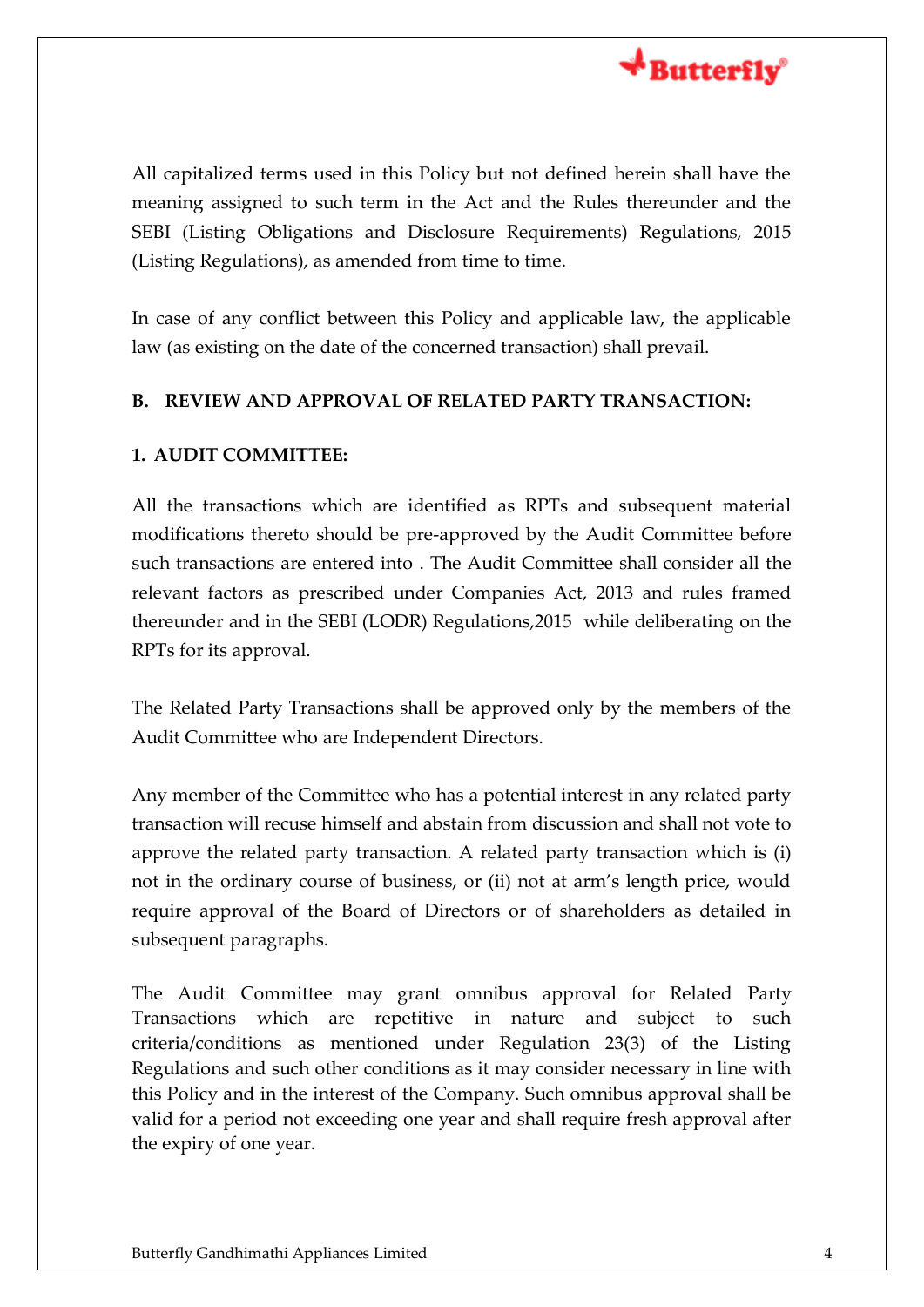

Provided that where the need for related party transaction cannot be foreseen and aforesaid details are not available, Audit Committee may grant omnibus approval for such transactions subject to their value not exceeding Rupees One crore per transaction.

The Audit Committee shall review, on a quarterly basis, the details of Related Party Transactions and material modifications thereof, entered into by the Company pursuant to the omnibus approval. In connection with any review of a Related Party Transaction, the Committee has authority to modify or waive any procedural requirements of this Policy.

A Related Party Transaction entered into by the Company, which is not under the omnibus approval or otherwise pre-approved by the Audit Committee, will be placed before the Audit Committee for ratification, if permitted under Applicable Law. It will be open to the Company to proceed against its director or any other employee who had entered into such Related Party Transaction in contravention with the Applicable Laws.

## **2. BOARD OF DIRECTORS:**

In case any Related Party Transactions are referred by the Company to the Board for its approval due to the transaction being (i) not in the ordinary course of business, or (ii) not at an arm's length price, the Board will consider such factors as, nature of the transaction, material terms, the manner of determining the pricing and the business rationale for entering into such transaction. On such consideration, the Board may approve the transaction or may require such modifications to transaction terms as it deems appropriate under the circumstances. Any member of the Board who has any interest in any Related Party Transaction will recuse himself and abstain from discussion and voting on the approval of the Related Party Transaction.

## **3. SHAREHOLDERS:**

If a Related Party Transaction is (i) a material transaction as per Regulation 23 of the Listing Regulations, or (ii) not in the ordinary course of business, or not at arm's length price and exceeds certain thresholds prescribed under the Companies Act, 2013, then such RPT and any subsequent material modification thereto, shall require shareholders' approval by a resolution. In such a case, any member of the Company who is a Related Party, irrespective of being related to the said transaction or not, shall not vote on resolution passed for approving such Related Party Transaction.

## **C. REPORTING OF RELATED PARTY TRANSACTIONS:**